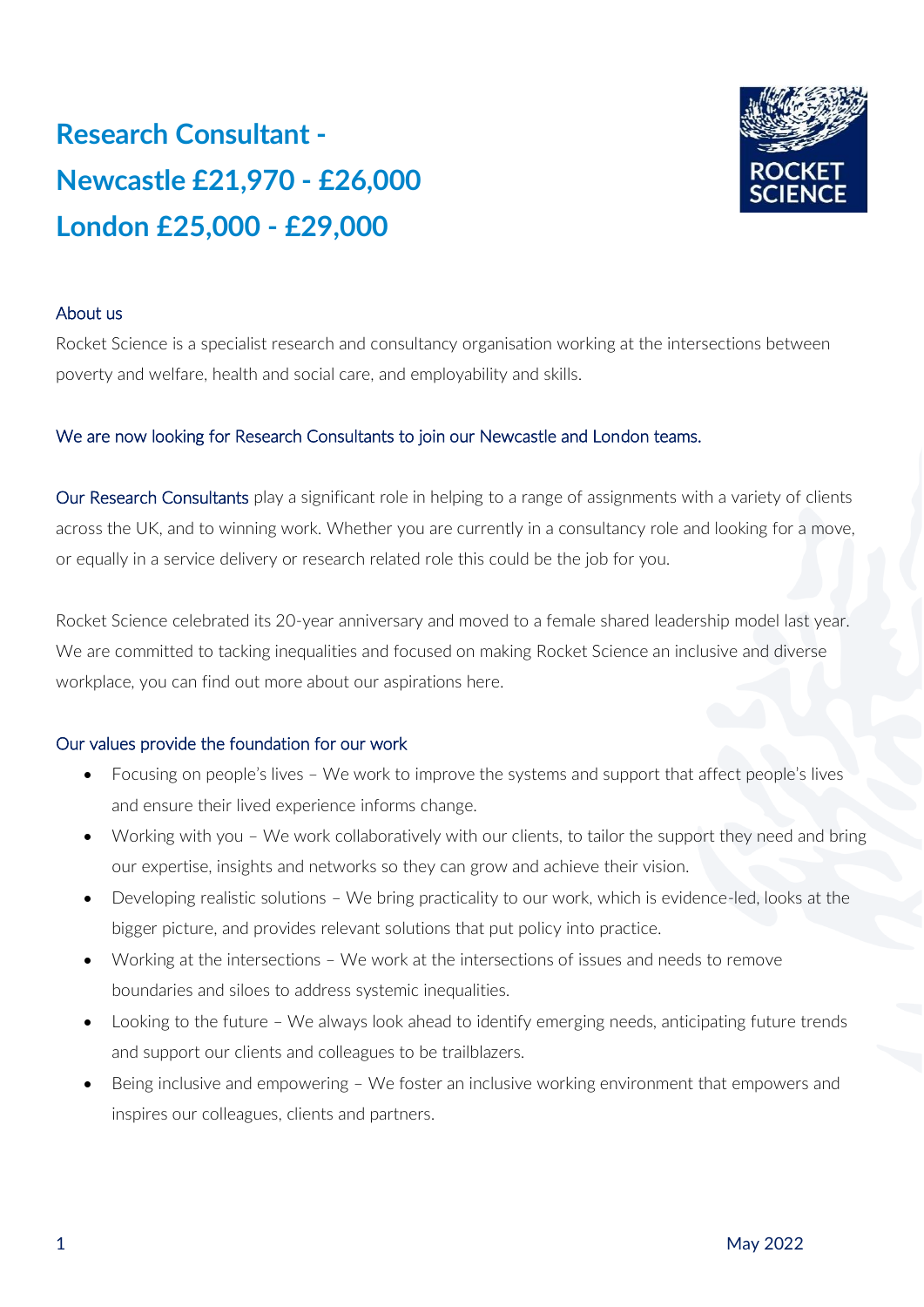We were one of the first companies to sign up to the Scottish Business Pledge and we are an accredited Living Wage employer and accredited with Investors in People Gold and Investors in Young People Gold. For more detail visit our website at [www.rocketsciencelab.co.uk](http://www.rocketsciencelab.co.uk/)

# About you

The people we are looking for is likely to have completed a relevant degree, have 2 or more years' experience in a relevant field, will be expected to have:

- An understanding of the public policy context in the UK including experience working in a relevant field
- Insights into employability and skills, education, health, social care, or housing related research preferably with experience in one or more fields
- Evidence of strong written communication: ability to clearly articulate a story by bringing together evidence from a range of sources (primary and secondary sources) about complex policy issues
- Evidence of strong data analysis skills including advanced Excel and graphical presentation of patterns and trends
- Evidence of effective oral communication including some of the following: focus group facilitation, presentation, contribution to meetings (internal and external), and interviewing stakeholders and service participants (telephone and face-to-face)
- Ability to work independently and initiate, plan and prioritise workloads and meet deadlines
- Ability to think creatively and offer ideas in designing our approach to tasks
- Ability to make positive contributions to internal and external teams
- Understanding of how to use IT effectively and appreciate the potential of IT-based solutions and tools to enhance our services to clients.

## The details:

We work around 37.5 hours week with some flexibility, offer a generous pension scheme and a range of other benefits and are currently working a hybrid model between the office and home. We are currently working 50% in the office, with bases for these roles considered in London and Newcastle.

## To apply for the job:

Please submit a CV with covering letter describing how your experience makes you suitable for the role, and the contribution you could make to Rocket Science to [recruitment@rocketsciencelab.co.uk](mailto:recruitment@rocketsciencelab.co.uk) Please include the names of two referees, including, if applicable, your most recent or last employer. Please note that referees will not be approached without your prior knowledge, and only following a successful application and interview.